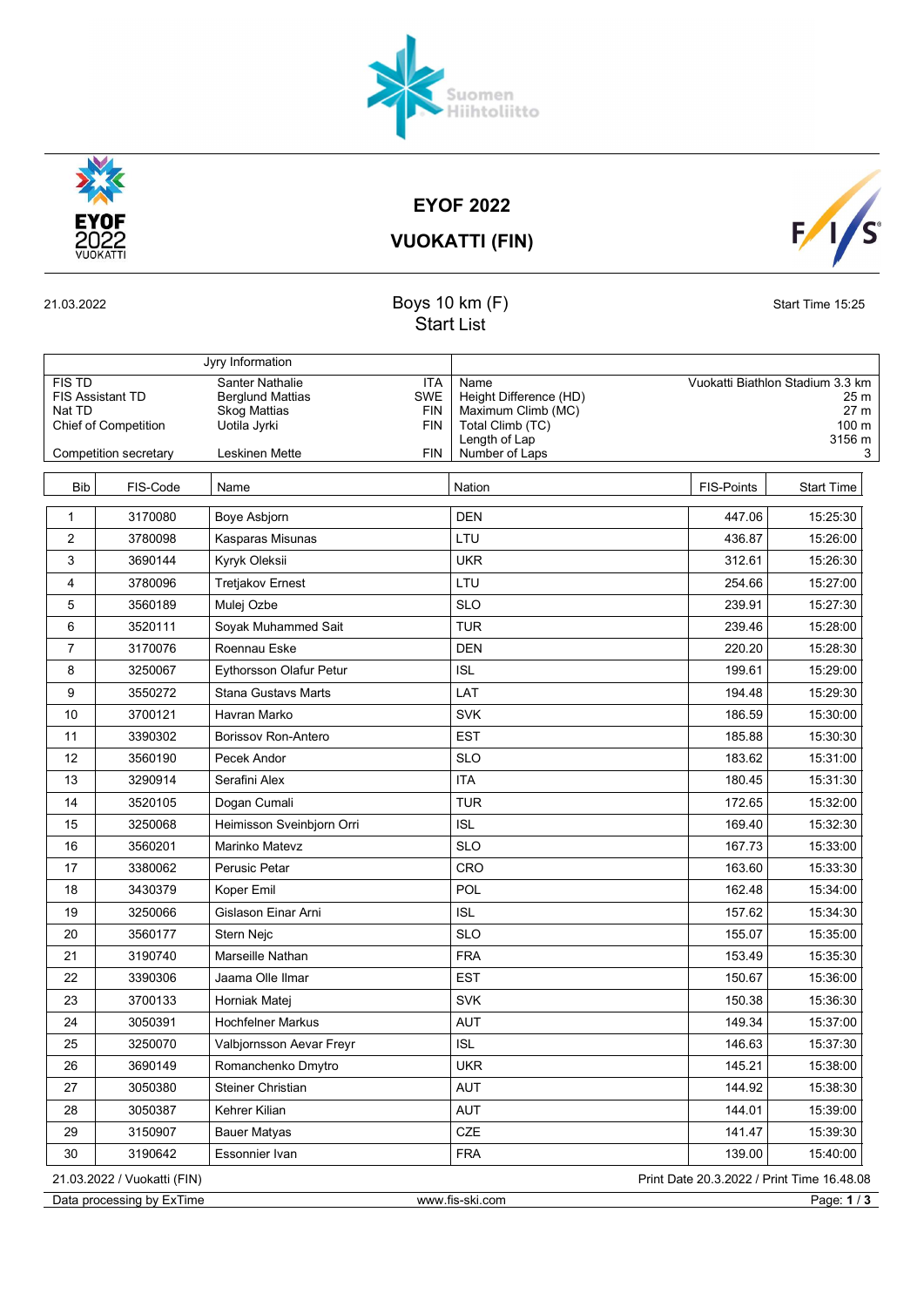## EYOF 2022

| <b>PERSON</b><br><b>EYOF</b><br>2022<br><b>VUOKATTI</b><br>21.03.2022 |          |                                     | <b>EYOF 2022</b><br><b>VUOKATTI (FIN)</b> |                   |                  |
|-----------------------------------------------------------------------|----------|-------------------------------------|-------------------------------------------|-------------------|------------------|
|                                                                       |          | Boys 10 km (F)<br><b>Start List</b> |                                           |                   | Start Time 14:00 |
| Bib                                                                   | FIS-Code | Name                                | <b>Nation</b>                             | <b>FIS-Points</b> | Start Time       |
| 31                                                                    | 3390294  | Altmae Holger                       | <b>EST</b>                                | 133.67            | 15:40:30         |
| 32                                                                    | 3310062  | Grbovic Aleksandar                  | <b>MNE</b>                                | 132.93            | 15:41:00         |
| 33                                                                    | 3090135  | Bozhilov Kristiyan                  | <b>BUL</b>                                | 132.76            | 15:41:30         |
| 34                                                                    | 3740111  | Voskanyan Spartak                   | <b>ARM</b>                                | 132.10            | 15:42:00         |
| 35                                                                    | 3430375  | Kielbasa Adrian                     | POL                                       | 131.39            | 15:42:30         |
| 36                                                                    | 3190733  | <b>Missillier Constant</b>          | <b>FRA</b>                                | 131.11            | 15:43:00         |
| 37                                                                    | 3710062  | <b>Stevic Milos</b>                 | BIH                                       | 129.86            | 15:43:30         |

38 3201104 Wehrle Luca GER CHER 126.46 15:44:00 39 3690145 Aksiuta Volodymyr UKR 125.41 15:44:30 40 3520104 Ayyildiz Oguzhan 123.55 15:45:00 41 3460065 | Iftimie Petrica Florin ROU ROU 121.40 | 121.40 15:45:30 42 3290949 Oberhofer Hannes ITA 120.94 15:46:00 43 3181541 Juntunen Eemil FIN FIN 120.19 15:46:30 44 3550253 Paeglis Rainers LAT 119.76 15:47:00

51 3502050 Jutterdal Malte SWE SWE 111.84 15:50:30 52 3430365 Jarecki Piotr Pole POL 2012 109.21 15:51:00 53 3190680 Gallois Roman FRA 108.91 108.91 15:51:30 54 3460061 Cojocaru Gabriel ROU 107.51 15:52:00 55 3150845 Hozak Daniel Oskar CZE CZE 101.53 15:52:30 56 3150896 Tuz Jiri CZE 100.62 15:53:00 57 3150874 Pilar Ondrej CZE 99.40 15:53:30 58 3201028 Lewe Matteo GER GER 96.52 15:54:00 59 3550225 Kaparkalejs Lauris LAT 96.11 15:54:30 60 3502054 Junes Jens Super SWE SWE 3502054 15:55:00 61 | 3181636 |Makinen Niilo | FIN | FIN | 92.58 | 15:55:30

| 45 | 3230117 | Antoniadis Angelos   | <b>GRE</b> | 119.10 | 15:47:30 |
|----|---------|----------------------|------------|--------|----------|
| 46 | 3181566 | Melnits Ike          | <b>FIN</b> | 117.57 | 15:48:00 |
| 47 | 3020009 | Grioche Quim         | <b>AND</b> | 115.83 | 15:48:30 |
| 48 | 3502004 | Berg Ludvig          | <b>SWE</b> | 114.08 | 15:49:00 |
| 49 | 3050401 | <b>Ganner Tobias</b> | <b>AUT</b> | 114.01 | 15:49:30 |
| 50 | 3550234 | Eiduks Edijs         | LAT        | 113.03 | 15:50:00 |

21.03.2022 / Vuokatti (FIN) Print Date 20.3.2022 / Print Time 16.48.08

Data processing by ExTime www.fis-ski.com Page: 2 / 3









64 3290902 Ghio Davide ITA ITA 81.94 81.94 15:57:00 65 3502102 Danielsson Elias SWE SWE 81.19 81.19 15:57:30